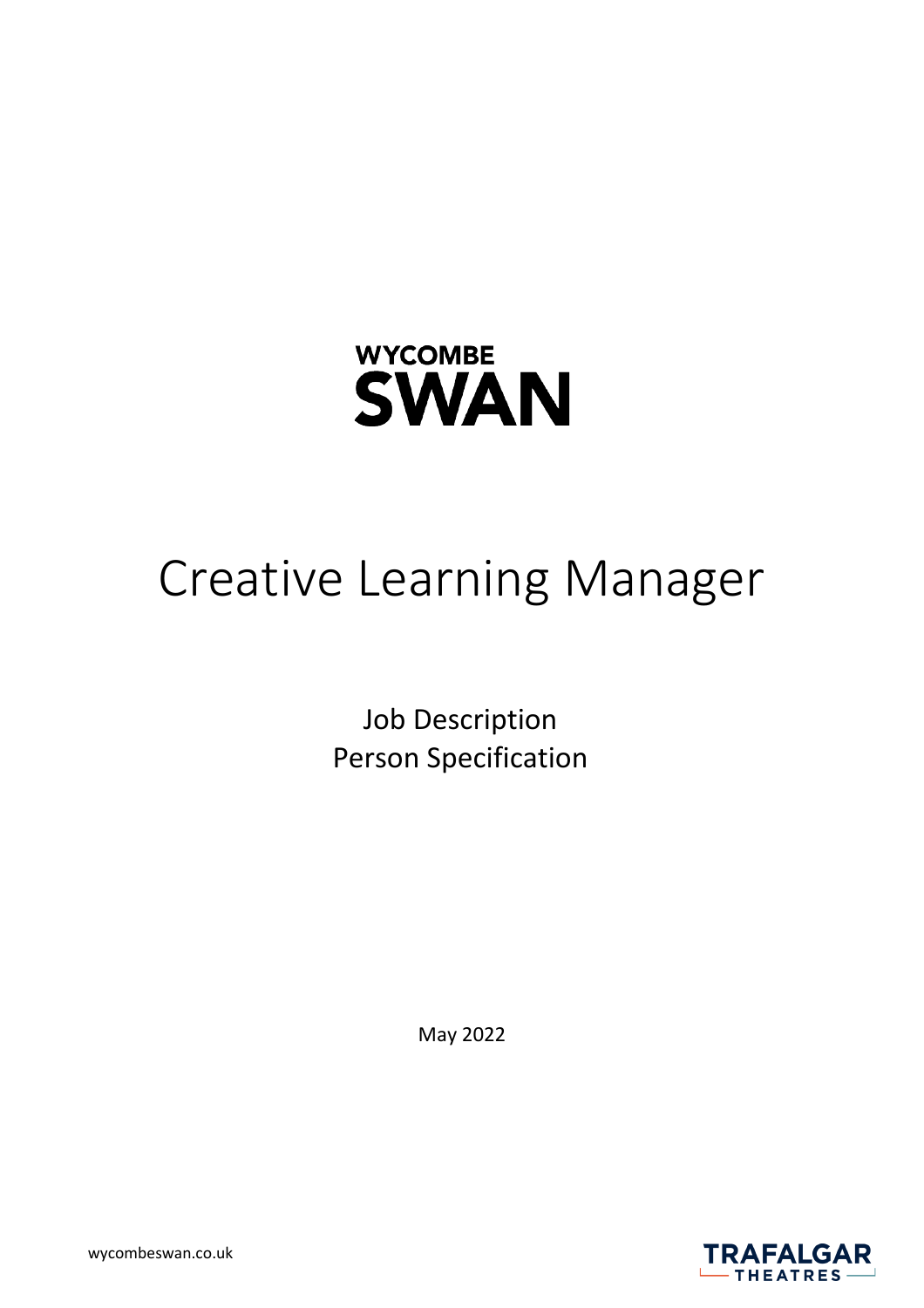**Wycombe Swan** is one of twelve regional theatre and live entertainment venues within the **Trafalgar Entertainment** group. Trafalgar Theatres (Previously HQ Theatres & Hospitality) manage twelve venues on behalf of local authorities across the UK; from live music venues and concert halls to large auditoria presenting top West End productions, high profile live music and comedy, ballet, opera and family theatre, and recognised for providing industry-leading hospitality and first class customer experiences.

**Wycombe Swan** is located in the heart of the High Wycombe town centre and comprises of three distinct spaces to provide the people of Buckinghamshire with top-quality musicals, drama, comedy, dance, family shows, one night events, and a world-class pantomime. With a capacity of 1,076 seats, the Main auditorium boasts superb acoustics, a large stage and adaptable seating. The historic Old Town Hall offers a smart, distinctive, multi-use space with staging and seating up to 400 and 600 standing. Rounding off the spaces is the ornate Oak Room, providing a glorious and elegant setting for events of up to 120 people. More than just high quality programming seen in the main space, Wycombe Swan regularly hosts conferences, graduations, parties and weddings, with exquisite food provided by the in-house catering team.

The Wycombe Swan and Old Town Hall has always been at the heart of the Wycombe community. We are proud to be a venue that supports local community hires, alongside nurturing the young talent of Bucks through our youth drama activities. Playing our part during the Coronavirus pandemic operating as a vaccination centre for the NHS, we are now looking to grow our team with passionate and talented individuals.

| <b>Employment type:</b> | <b>Full Time</b>                                                                                                                                                                                                                                                                                                                                                        |
|-------------------------|-------------------------------------------------------------------------------------------------------------------------------------------------------------------------------------------------------------------------------------------------------------------------------------------------------------------------------------------------------------------------|
| Salary:                 | c. £27,000 p.a. dependent on experience, ability and potential                                                                                                                                                                                                                                                                                                          |
| Hours:                  | 40 per week over 5 days out of 7, subject to variation to meet business<br>requirements. This may include evenings, weekends and bank holidays.                                                                                                                                                                                                                         |
| <b>Work location:</b>   | You will be based at Wycombe Swan, High Wycombe and may be required to<br>travel to and work at other Trafalgar Theatres venues. Approved travel expenses<br>will be reimbursed.                                                                                                                                                                                        |
| Purpose of the role:    | The post holder is responsible for successfully devising and implementing an<br>innovative education and outreach programme which compliments and enhances<br>the Wycombe Swan's artistic programme, as well as managing the theatre's<br>relationship with community partners and stakeholders.                                                                        |
| Our ideal<br>candidate: | An experienced, organised, self-motivated and creative individual with a genuine<br>passion for arts and education in the community and a proven track record of<br>successful engagement and delivery in this field of work. Appointment to the post<br>is subject to DBS clearance.                                                                                   |
| <b>Closing date:</b>    | Monday 13 <sup>th</sup> June 2022, 12pm                                                                                                                                                                                                                                                                                                                                 |
| How to apply:           | Please complete an Application Form available at wycombeswan.co.uk and<br>submit with a covering letter to admin@wycombeswan.co.uk with the subject<br>title 'Creative Learning Manager. Tell us why you think you are suited to this role,<br>why it interests you and how we'll benefit from having you on board! Please feel<br>free to attach a CV too if you wish. |

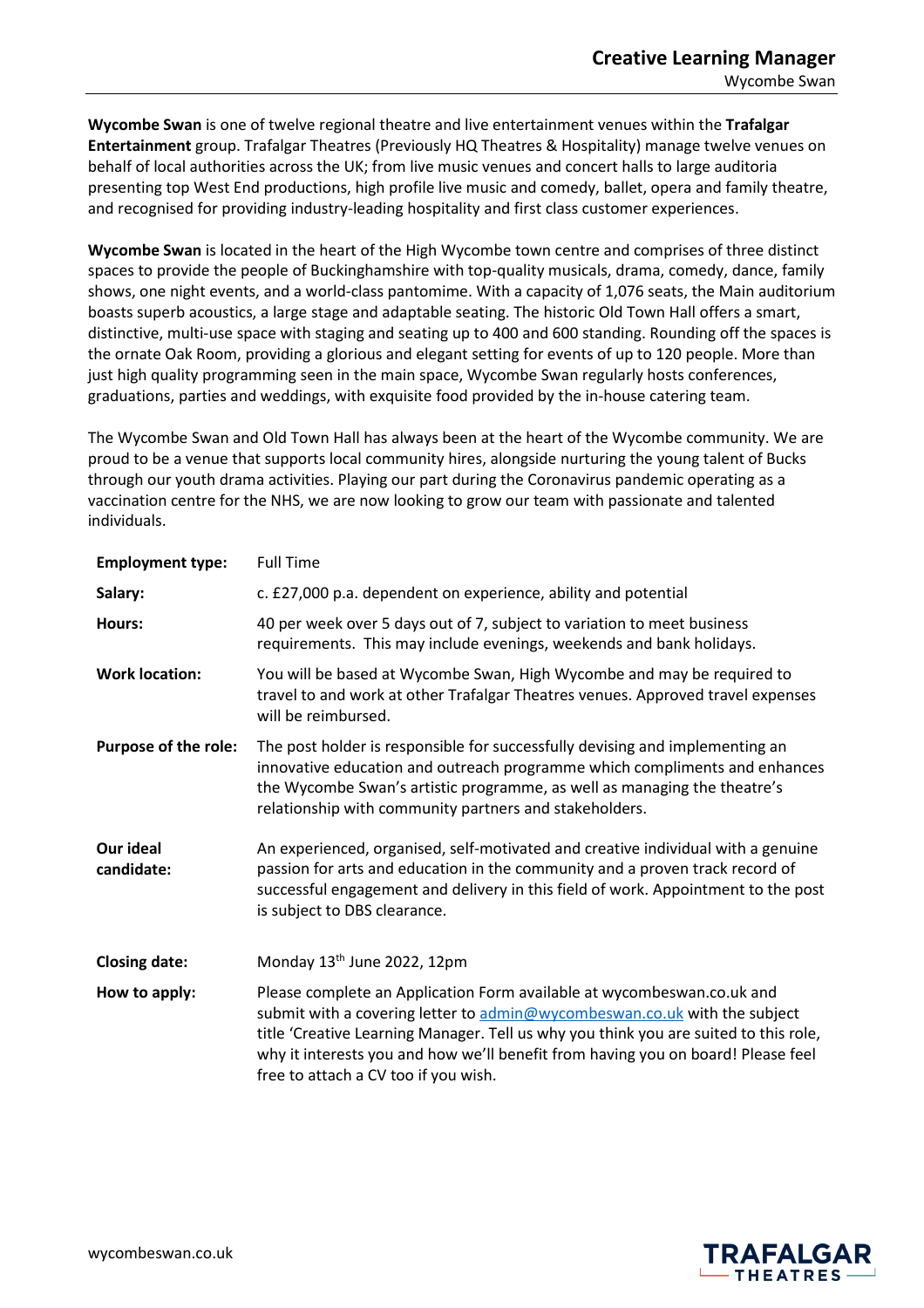# **REPORTING**

You will report directly to the Theatre Director

You will work closely with the Wycombe Swan senior management team, including the Marketing Manager, Technical & Buildings Manager, Hospitality General Manager and Theatre Administrator.

The posts you will line manage in this role include freelance practitioners, workshop leaders, casual staff, work placement students and volunteers.

# **KEY ACCOUNTABILITIES**

# **Strategic**

- Develop, implement, and coordinate an innovative creative learning and outreach strategy linked to the core programme, aims and objectives of Wycombe Swan.
- Develop a high-quality education, youth engagement, creative projects and professional development programme, sourcing partnership funding and seeking to maximise return on investment, participation, and quality of experience.
- Prepare reports and evaluations of all community and creative learning activities, as required.
- Create and develop sustainable relationships, partnerships, and projects with groups of organisations across the range of communities in the region, in particular the education sector, thereby facilitating ways of making Wycombe Swan economically, culturally and intellectually accessible whilst at the same time maximising use of the venue.
- Explore new ways of engaging with young people, through the formal education and other activities, to grow youth involvement and collaboration with Wycombe Swan.
- Explore ways of involving adults in the theatre's creative learning activities, encouraging increased use of the venue for this purpose.
- Research and engage the skills of artists and companies with expertise to deliver high quality participatory workshops, education, and outreach work, which include, but not limited to, Music Memory Café, Spring and Summer Youth Projects, Youth Theatre, Family Open Days, backstage tours and holiday workshops.
- Ensure educational and creative learning at all times promotes inclusivity and diversity.

# **Operations**

- Coordinate and manage Wycombe Swan's work experience placements in accordance with the Company's Safeguarding Policy.
- Represent Wycombe Swan at industry and local events, nurturing the venue's external partnerships, creating links with the local community and at all times acting as an advocate for creative learning and education through the arts.
- In collaboration with the marketing team, design and produce educational and creative learning promotional material.
- Utilise Wycombe Swan's database for targeted direct mail, email and other promotional functions, monitoring, and reporting on their effectiveness, as required.
- House manage performances and participatory events as required.

#### **Line Management**

THEATRES  $-$ 

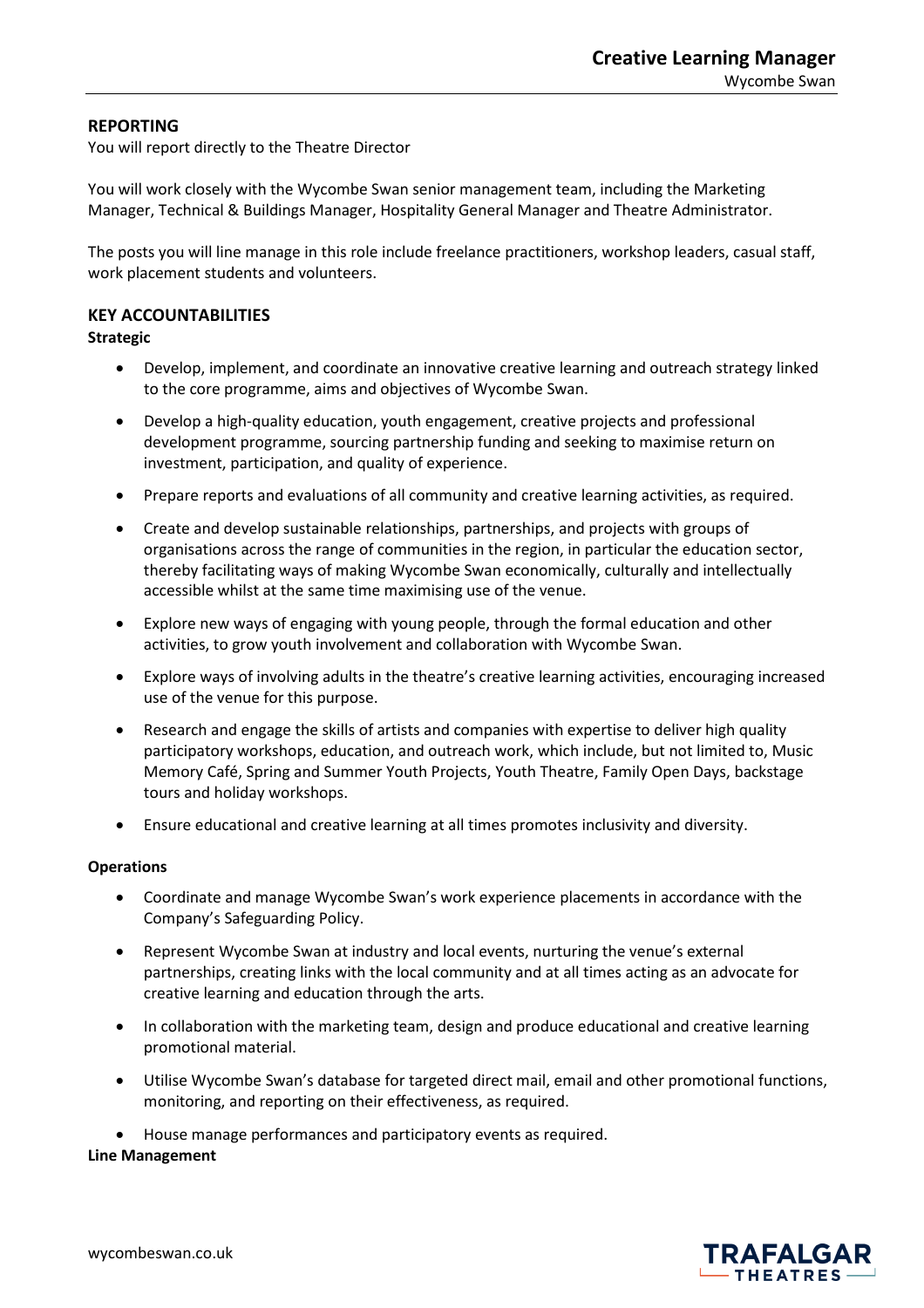- Ensure recruitment of staff and/or engagement of volunteers, freelance and other external partners is carried out in accordance with the Company's Safeguarding Policy and Buckinghamshire Council's guidelines.
- Act as Wycombe Swan's leader and representative on all matters pertaining to safeguarding of children, young people and/or vulnerable adults, in accordance with the Company's Safeguarding and Policy and guidelines and Buckinghamshire Council guidelines.
- Effectively undertake all management responsibilities of casual staff, volunteers and the freelance creative learning team including inductions, rostering, training and development as applicable.
- Ensure that objectives, targets and work performance standards are understood and owned by your direct reports through appropriate communication and participation.
- Ensure your teams are kept up to date with and has access to the latest versions of Company policies, health and safety and/or other relevant information pertaining to their role.

#### **Financial**

- Effectively manage and control Wycombe Swan's creative learning budget, ensuring that expenditure is contained within approved limits.
- Ensure agreed creative learning income targets are achieved.

#### **Administration**

- Ensure up to date Company policies, health and safety and other relevant information is sent to clients and host organisations as required.
- Adopt a reactive and flexible approach to planning, prioritising, and implementing day to day administrative duties relevant to the job role, including but not limited to drafting and preparing emails, letters, reports, minutes, forms and procedures, as appropriate.
- Organise, plan, lead and proactively contribute to education, community and other meetings as required.

# **Health & Safety**

- Act as Wycombe Swan's designated Safeguarding Officer (SO), undertaking all associated responsibilities and ensuring compliancy with child protection legislation and the Company's Child Safeguarding Policy.
- Ensure the Creative Learning Department complies with health, safety, licensing, and child protection policies at all times.
- Organise DBS checks as applicable.
- Support managers in the dissemination, implementation and promotion of Company and local health and safety procedures and best practice.

# **Recruitment, Training and Development**

- Effectively plan and co-ordinate training, development and learning requirements within the venue's training budget limits.
- Ensure staffing levels are always appropriate to meet business and service requirements.
- Effectively manage recruitment and on-boarding in collaboration with senior management and the Theatre Administrator, with the aim of always attracting and engaging the best available talent.

#### **Other Responsibilities**

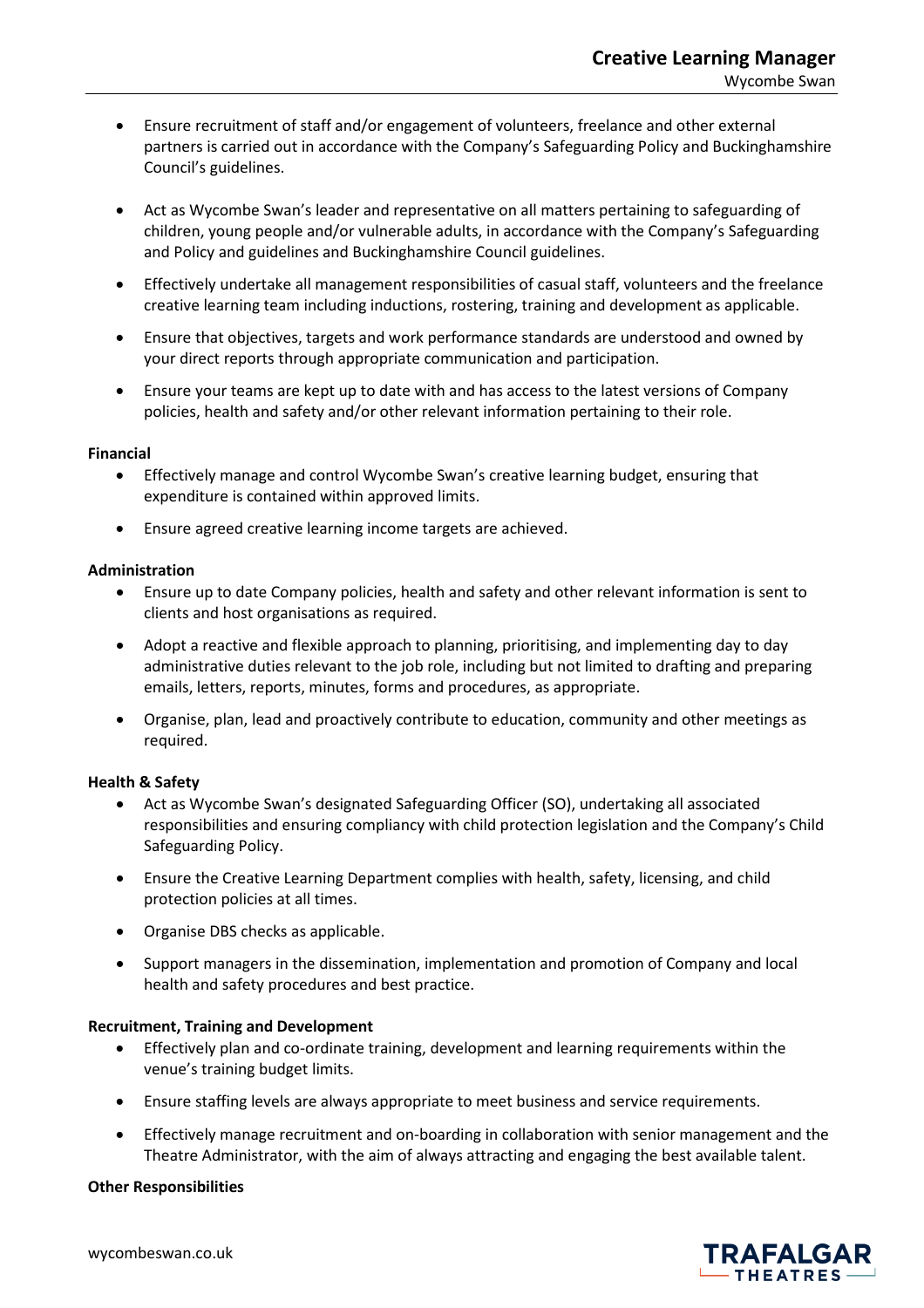- Undertake any relevant training and development that may be required, and to keep abreast of relevant industry developments.
- Adherence to all Group and Theatre Health & Safety at Work procedures, to minimise the risk of injury and accidents, personal and to others.
- Dress in accordance with Company uniform policy, and wear protective clothing where issued and instructed.
- At all times, act as an ambassador for the venue and Trafalgar Theatres.

This Job Description is not an exhaustive description of your duties. You will be required to adopt a flexible approach to your role and responsibilities. In particular, from time to time, you may be required to undertake such alternative or additional duties as may be commensurate with your skills, experience and capabilities.